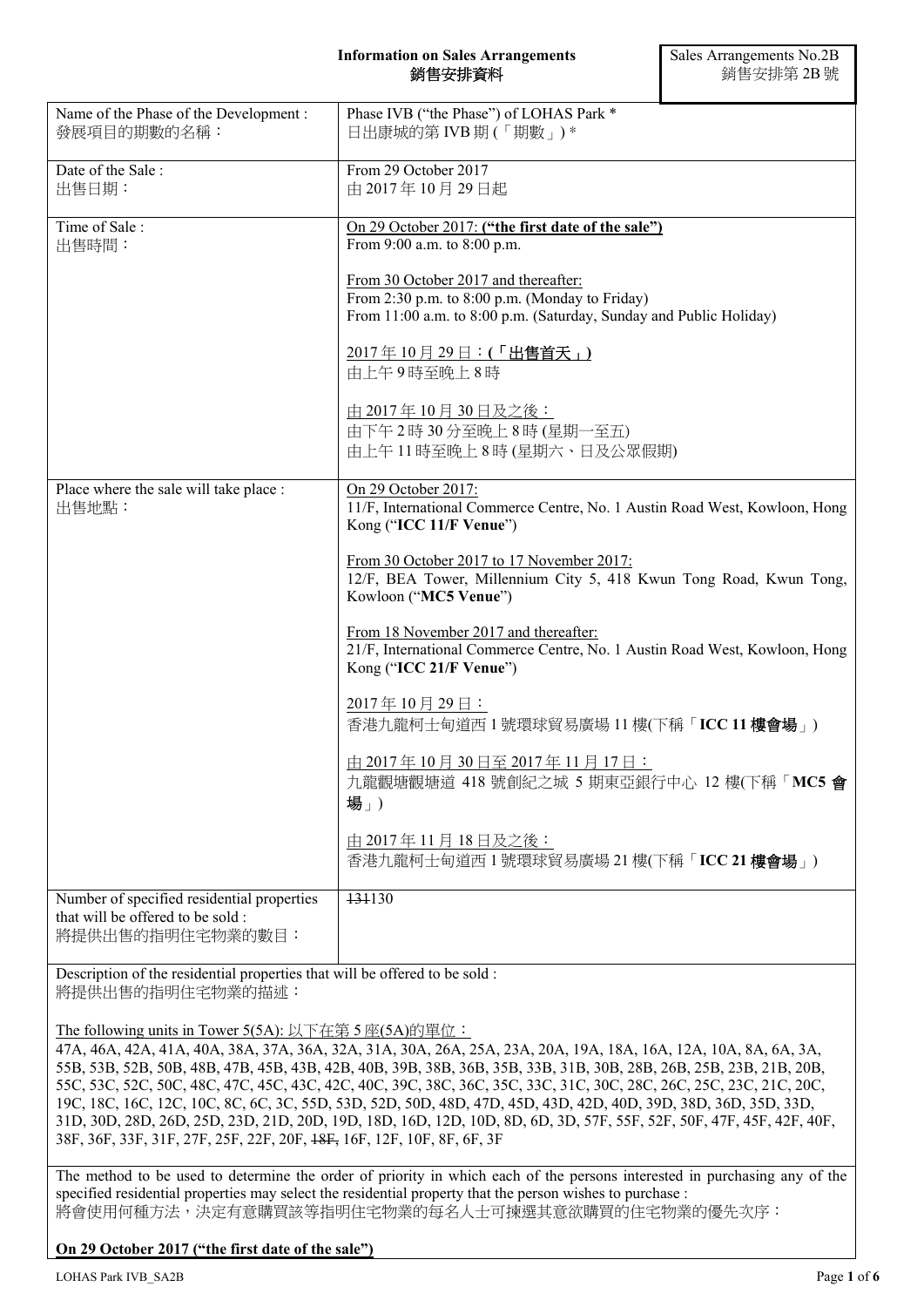For the avoidance of doubt, all Registrations of Intent (Form B) (if any) previously submitted to the Vendor on or before 3:30 p.m. on 21 October 2017 are hereby declared invalid and will not be included in the balloting.

- 1. Balloting will be used to determine the order of priority.
- 2. Persons interested in purchasing **not more than two (2)** specified residential properties (the "**Registrant**") must follow the procedures below.
- 3. A Registrant must submit the following:-
	- (a) **only one** Registration of Intent (Form B) duly completed and signed by the Registrant;
	- (b) Registration of Intent (Form B) shall be accompanied with cashier order(s). The number of cashier order(s) shall equal to the number of specified residential properties which the Registrant intends to purchase as indicated in the Registration of Intent (Form B), but in any event **shall not exceed 2**. Each cashier order shall be in the sum of HK\$100,000 and made payable to "Deacons"; and
	- (c) a copy of the Registrant's H.K.I.D. Card(s)/Passport(s) or (if applicable) copy of Business Registration Certificate and documents filed with the Companies Registry showing the current list of director(s) and secretary and a copy of H.K.I.D. Card(s)/Passport(s) of the director(s)

to MC5 Venue after relevant price lists of the specified residential properties are made available till 5:00 p.m. on 28 October 2017 during office hours (i.e. from 2:30 p.m. to 8:00 p.m. on Monday to Friday and from 11:00 a.m. to 8:00 p.m. on Saturday, Sunday and Public Holiday). The closing time for submission of Registration of Intent (Form B) will be 5:00 p.m. on 28 October 2017. Late submission or submission outside the office hours will not be accepted.

- 4. (a) On the first date of sale, Registrant who holds a valid Registration of Intent (Form B) (if the Registrant comprises corporation, then **all directors** of that corporation) shall **personally** (or by attorney pursuant to a validly executed power of attorney in a form prescribed by the Vendor) attend the ICC 11/F Venue between 9:30 a.m. and 10:30 a.m. The Vendor may, for the purpose of logistics, efficiency, convenience, safety and/or other reasons to facilitate the balloting, make use of the lobby on 3/F and/or the lobby on 8/F and/or the lobby on 9/F and/or 10/F and/or 16/F and/or 21/F of International Commerce Centre, No. 1 Austin Road West, Kowloon, Hong Kong (collectively the "**Additional ICC Venues**") to accommodate some of the Registrants and making announcement and/or posting notice(s) at the ICC 11/F Venue and the Additional ICC Venues. The Registrants who arrive at the ICC 11/F Venue or (if directed by the Vendor) the Additional ICC Venues beyond 10:30 a.m. on the first date of sale shall not be eligible to participate in the balloting.
	- (b) For the purpose of verification of identity, the Registrants must bring along the original receipt of the valid Registration of Intent (Form B) and his/her/its/their original H.K.I.D. Card(s)/Passport(s) or (if applicable) copy of Business Registration Certificate and the original H.K.I.D. Card(s)/Passport(s) of all of the director(s).
	- (c) (If the Registrant comprises corporation) If after the submission of Registration of Intent (Form B) there is any change in the directorship of the corporation, the Registration of Intent (Form B) shall become invalid immediately and such Registrant shall not be eligible to participate in the balloting.
	- (d) For the purpose of the balloting, every Registration of Intent (Form B) shall be allotted one lot. The results of the balloting, including "registration number" and "ballot result sequence" will be announced and/or posted by the Vendor at the ICC 11/F Venue and the Additional ICC Venues (if applicable). The Registrants will not be separately notified of the ballot results.
	- (e) The Registrant who leaves the ICC 11/F Venue and/or the Additional ICC Venues (if applicable) while it is in session for selecting and purchasing specified residential properties shall be disqualified for participating in the selection and purchase of specified residential properties and his/her/its/their order of priority shall lapse immediately.
- 5. (a) Immediately after the balloting, the Registrants shall **personally** (or by attorney pursuant to a validly executed power of attorney in a form prescribed by the Vendor) select the specified residential properties which are still available at the time of selection in the order of priority according to the "ballot result sequence" and in an orderly manner and within reasonable time. The Registrants shall select and purchase **one (1) or two (2)** specified residential property(ies), otherwise his/her/its/their order of priority shall lapse automatically and he/she/it/they will no longer be eligible to select and purchase specified residential property(ies).
	- (b) If the Registrant has successfully selected any of the specified residential properties in compliance with the rules set out in sub-paragraph (a), the Registrant shall **personally** (or by attorney pursuant to a validly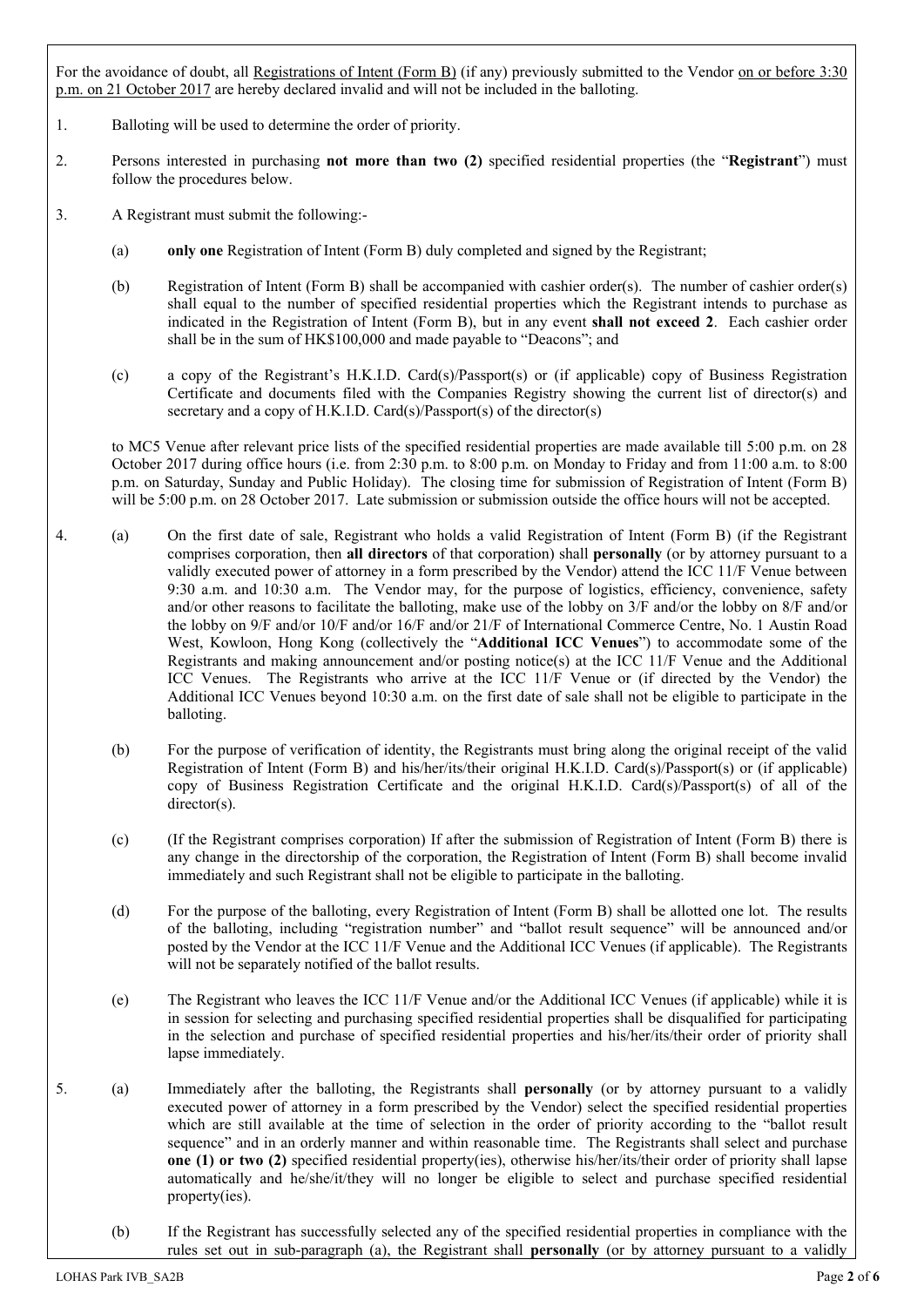executed power of attorney in a form prescribed by the Vendor) enter into one or more Preliminary Agreement(s) for Sale and Purchase of the selected specified residential property(ies).

- (c) Prior to the signing of the Preliminary Agreement for Sale and Purchase, the Registrant may notify the Vendor on spot to add individual(s), provided that the additional individual(s) must be the **close relative(s)**  (i.e. spouse, parents, children, brothers and sisters) of ALL the individual(s) comprised in the Registrant and subject to the provision of adequate proof of such relationship(s) to the Vendor's satisfaction whose determination shall be final. All the person(s) signing the Preliminary Agreement(s) for Sale and Purchase shall sign personally (or by attorney pursuant to a validly executed power of attorney in a form prescribed by the Vendor) as purchaser. The Vendor reserves its absolute discretion to allow or reject the Registrant's request to add any individual(s).
- 6. Each individual or corporation (whether alone or jointly with others) shall only be registered under **one** valid Registration of Intent (Form B). Duplicated registration will not be accepted. The Registration of Intent (Form B) is personal to the registrant and shall not be transferable. The order of submission of the Registration of Intent (Form B) will not have any impact on the order of priority for selecting the specified residential properties. In case of dispute, the Vendor reserves its right to determine whether a Registration of Intent (Form B) is valid and should be included in balloting.
- 7. If a registrant purchases any specified residential property(ies), the cashier order(s) will be used as part payment of the preliminary deposit for the purchase of the specified residential property(ies).
- 8. The Vendor shall not be responsible to the registrants for any error or omission contained in the ballot results.
- 9. If a registrant has not purchased any specified residential property or the number of specified residential property(ies) being purchased is less than the number indicated in his/her/its/their Registration of Intent, his/her/its/their unused cashier order(s) will be available for collection by the registrant (or his/her/its/their authorized person) at the MC5 Venue from 30 October 2017 to 31 October 2017 during office hours (i.e. from 2:30 p.m. to 8:00 p.m. on Monday to Friday and from 11:00 a.m. to 8:00 p.m. on Saturday, Sunday and Public Holiday). The registrant must bring along his/her/its/their H.K.I.D. Card(s)/Passport(s) (or a copy of the H.K.I.D. Card(s)/Passport(s) of the registrant if unused cashier order(s) is/are collected by authorized person), (if applicable) copy of Business Registration Certificate, the original receipt of valid Registration of Intent (Form B), and (if applicable) a valid authorization letter and a copy of the H.K.I.D. Card/Passport of the authorized person.
- 10. After the completion of the balloting and selection of the specified residential properties by the eligible persons in accordance with the above procedures, the remaining specified residential properties (if any) will be sold on a first come first served basis to any person interested in purchasing. In case of any dispute, the Vendor reserves its absolute right to allocate any specified residential properties to any person interested in purchasing by any method (including balloting).
- 11. The Vendor reserves the right to close the ICC 11/F Venue and the Additional ICC Venues (if applicable) at any time if all the specified residential properties have been sold out, provided that the MC5 Venue shall be open for the collection of unused cashier order(s) at the time period specified in paragraph 9 above.
- 12. If Tropical Cyclone Warning Signal No. 8 or above or Black Rainstorm Warning Signal is in effect in Hong Kong at any time between the hours of 6:00 a.m. and 11:55 p.m. on the date on which Registration of Intent (Form B) may be submitted and/or the first date of the sale, then, for the safety of the registrants and the maintenance of order at the MC5 Venue and/ or ICC 11/F Venue and/or the Additional ICC Venues (if applicable), the Vendor reserves its absolute right to change the date(s) and/or time (including the closing date and/or time) for submission of Registration of Intent (Form B) and/or the first date of the sale to such other date(s) and/or time as the Vendor may consider appropriate and/or to close the MC5 Venue and/ or ICC 11/F Venue and/or the Additional ICC Venues (if applicable). Details of the arrangement will be posted by the Vendor on the website (www.wingsatsea2.com.hk) designated by the Vendor for the Phase of the Development. Registrants will not be notified separately of the arrangement.

# **From 30 October 2017 to 17 November 2017:**

- 13. Subject to the completion of the selecting and purchasing of the specified residential properties by eligible persons in accordance with the above procedures, the remaining specified residential properties (if any) will be sold on a first come first served basis to any person interested in purchasing the remaining specified residential properties. In case of any dispute, the Vendor reserves its absolute right to allocate any remaining specified residential properties to any person interested in purchasing by any method (including balloting).
- 14. The Vendor reserves the right to close the MC5 Venue at any time if all the specified residential properties have been sold out, provided that the MC5 Venue shall be open for the collection of unused cashier order(s) at the time period specified in paragraph 9 above.
- 15. If the Vendor postpones the first date of the sale to such other date pursuant to this Sales Arrangements, the subsequent dates of sale will be postponed accordingly.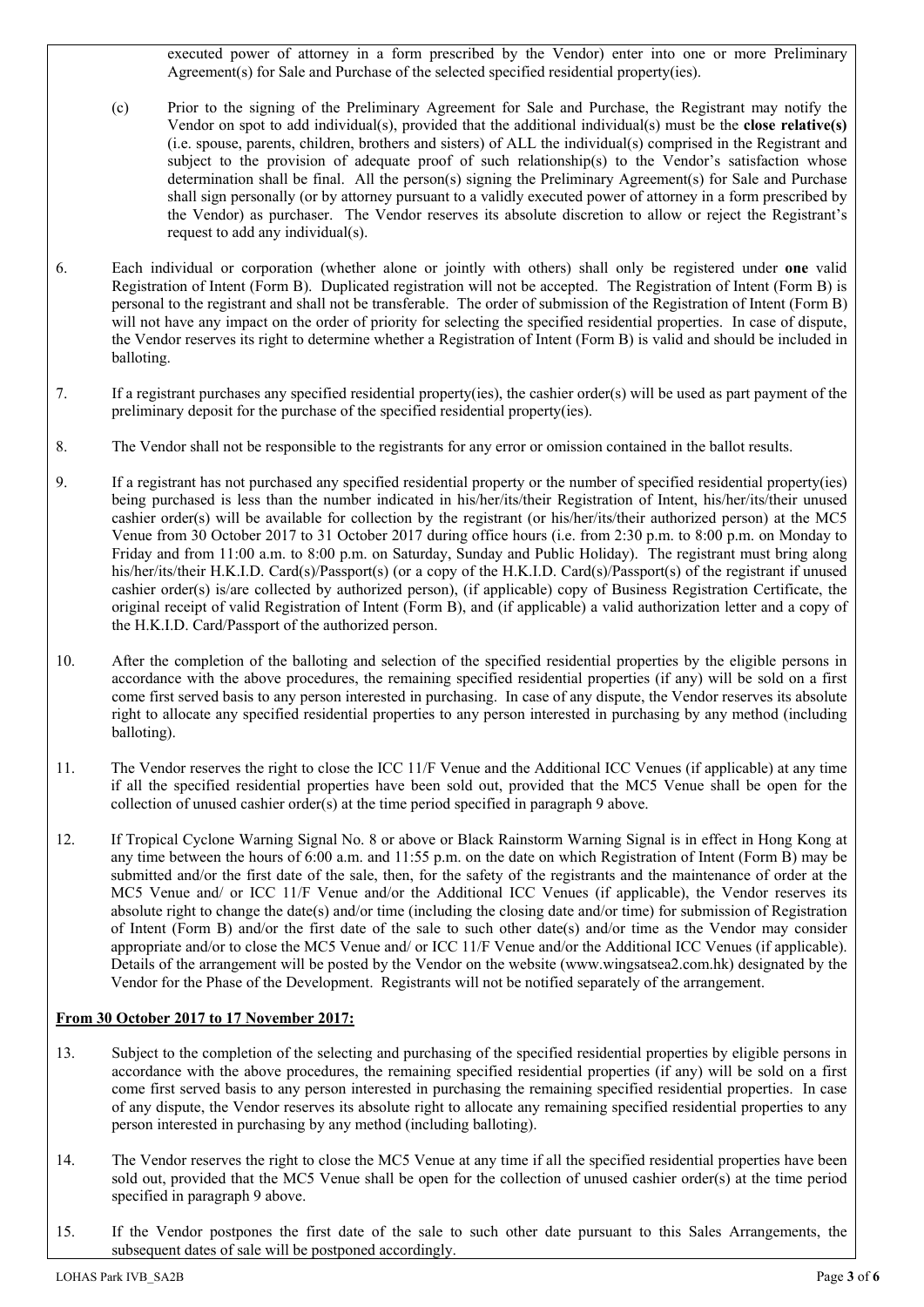16. If Tropical Cyclone Warning Signal No. 8 or above or Black Rainstorm Warning Signal is in effect in Hong Kong at any time between the hours of 6:00 a.m. and 11:55 p.m. on any date of sale (other than the first date of the sale), for the safety of the registrants and the maintenance of order at the MC5 Venue, the Vendor reserves its absolute right to close the MC5 Venue. Details of the arrangement will be posted by the Vendor on the website (www.wingsatsea2.com.hk) designated by the Vendor for the Phase of the Development.

#### **On 18 November 2017 and thereafter:**

- 17. Subject to the completion of the selecting and purchasing of the specified residential properties by eligible persons in accordance with the above procedures, the remaining specified residential properties (if any) will be sold on a first come first served basis to any person interested in purchasing the remaining specified residential properties. In case of any dispute, the Vendor reserves its absolute right to allocate any remaining specified residential properties to any person interested in purchasing by any method (including balloting).
- 18. The Vendor reserves the right to close the ICC 21/F Venue at any time if all the specified residential properties have been sold out.
- 19. If the Vendor postpones the first date of the sale to such other date pursuant to this Sales Arrangements, the subsequent dates of sale will be postponed accordingly.
- 20. If Tropical Cyclone Warning Signal No. 8 or above or Black Rainstorm Warning Signal is in effect in Hong Kong at any time between the hours of 9:00 a.m. and 8:00 p.m. on any date of sale (other than the first date of the sale), for the safety of the registrants and the maintenance of order at the ICC 21/F Venue, the Vendor reserves its absolute right to close the ICC 21/F Venue. Details of the arrangement will be posted by the Vendor on the website (www.wingsatsea2.com.hk) designated by the Vendor for the Phase of the Development.
- 21. In the event of any discrepancy between the English and Chinese versions of this Sales Arrangements, the English version shall prevail.

# **2017** 年 **10** 月 **29** 日**(**下稱「出售首天」**)**:

為免存疑,賣方現宣佈所有於 2017 年 10 月 21 日下午 3 時 30 分或之前遞交予賣方的購樓意向登記(表格 B) (如有) 變成無效及不會被納入抽籤。

- 1. 以抽籤方式決定選擇住宅物業的次序。
- 2. 有意購買不多於 **2** 個指明住宅物業的人士(下稱「登記人」)須遵下述的程序。
- 3. 登記人須從指明住宅物業的相關價單提供後至 2017 年 10 月 28 日下午 5 時於辦公時間內(即星期一至五下午 2 時 30 分至晚上 8 時及星期六、日及公眾假期上午 11 時至晚上 8 時)到 MC5 會場:
	- (a) 遞交一份已填妥及由登記人簽署的購樓意向登記(表格 B);
	- (b) 購樓意向登記(表格 B)須附有本票,本票的數目須與登記人於購樓意向登記(表格 B)內填寫的意欲購 買的指明住宅物業數目相同,惟不能多於 **2** 個。每張本票金額為港幣\$100,000 及抬頭人須為「的近 律師行」;及
	- (c) 遞交登記人的香港身份證/護照或(如適用)商業登記證書副本及已於公司註冊處登記之文件以顯示當 時的董事及秘書的名單及董事的身份證/護照副本。

遞交購樓意向登記(表格 B)截止時間為 2017 年 10 月 28 日下午 5 時。逾期遞交或在辦公時間以外遞交的恕不 受理。

- 4. (a) 持有有效的購樓意向登記(表格 B)之登記人(如登記人由公司組成,則該公司的**所有董事**)須於出售首 天上午 9 時 30 分至上午 10 時 30 分內親身(或由獲授權人按賣方所規定的樣本並有效地簽署的授權 書)到達 ICC 11 樓會場。賣方可基於流程、效率、方便、安全及/或其他便利抽籤程序的原因使用香 港九龍柯士甸道西 1 號環球貿易廣場 3 樓大堂及/或 8 樓大堂及/或 9 樓大堂及/或 10 樓及/或 16 樓及/ 或 21 樓(以下統稱「外加 ICC 會場」)以容納部份登記人,並於 ICC 11 樓會場及外加 ICC 會場作出 公布及/或貼出告示。於出售首天上午 10 時 30 分以外的時間才到達 ICC 11 樓會場或(如賣方指示) 外加 ICC 會場的登記人將不享有參與抽籤的資格。
	- (b) 為讓賣方核實登記人身份,登記人須攜同有效的購樓意向登記(表格 B)收據正本及其香港身份證/護 照正本或(如適用)商業登記證書副本及所有董事的香港身份證/護照正本。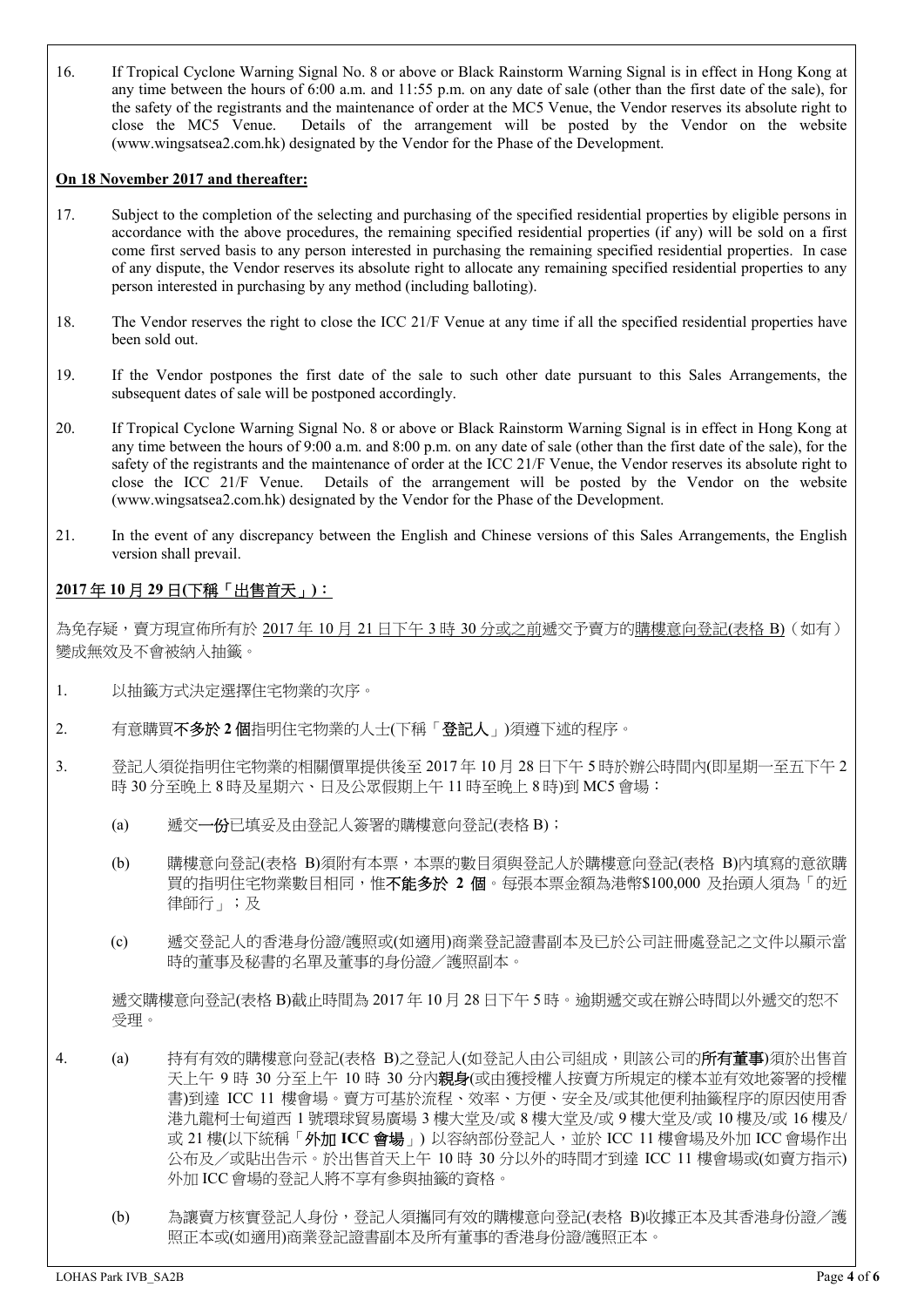- (c) (如登記人由公司組成)如果在遞交購樓意向登記(表格 B)後,公司有任何董事會成員的變更,其相關 的購樓意向登記(表格 B)將立即變成無效,登記人將不享有參與抽籤的資格。
- (d) 為抽籤的目的,每一份購樓意向登記(表格 B)可獲分配 1 個籌。賣方會將抽籤結果,包括「登記號 碼」及「抽籤結果順序」於 ICC 11 樓會場及外加 ICC 會場(如適用)公布及/或貼出告示。登記人將 不獲另行通知抽籤結果。
- (e) 在進行選購指明住宅物業之時離開 ICC 11 樓會場及/或外加 ICC 會場(如適用)之登記人將被取消參與 選購指明住宅物業的資格及其優先次序將立即失效。
- 5. (a) 抽籤後,登記人須根據「抽籤結果順序」有秩序地及於合理時間內**親身**(或由獲授權人按賣方所規定 的樣本並有效地簽署的授權書)揀選於當時仍可供揀選的指明住宅物業。登記人須選購 **1** 個或 **2** 個指 明住宅物業,否則其優先次序將自動失效,登記人將不再享有選購指明住宅物業的資格。
	- (b) 如果登記人遵從第(a)分段的規則成功揀選指明住宅物業,登記人須親身(或由獲授權人按賣方所規定 的樣本並有效地簽署的授權書)簽署一份或多份臨時買賣合約購買其揀選的指明住宅物業。
	- (c) 在簽署臨時買賣合約前,登記人可即時通知賣方增加簽署臨時買賣合約的個人,惟新加入之個人必 須為所有組成登記人的個人的**近親** (即配偶、父母、子女、兄弟及姊妹)及登記人須提供令賣方滿意 的該近親關係的證明,就此賣方的決定為最終。所有人須以買家身份親身(或由獲授權人按賣方所規 定的樣本並有效地簽署的授權書)簽署臨時買賣合約。賣方保留其絕對酌情權允許或拒絕登記人增加 任何個人的要求。
- 6. 每人或公司(不論單獨或與他方聯名)只可登記一份有效的購樓意向登記(表格 B),重複的登記將不會被接受。 購樓意向登記(表格 B)只適用於登記人本人及不能轉讓。遞交購樓意向登記(表格 B)次序不會影響揀選指明住 宅物業的優先次序。如有爭議,賣方保留權利決定購樓意向登記(表格 B)是否有效及是否應被納入抽籤。
- 7. 如登記人成功購入任何指明住宅物業,本票將會用作支付購買指明住宅物業的部份臨時訂金。
- 8. 如抽籤結果有任何錯誤或遺漏,賣方無須向登記人承擔任何責任。
- 9. 如登記人並無購入任何指明住宅物業或其購入之指明住宅物業數目少於其於相關購樓意向登記述明者,可於 2017 年 10 月 30 日至 2017 年 10 月 31 日辦公時間內(即星期一至五下午 2 時 30 分至晚上 8 時及星期六、日及 公眾假期上午 11 時至晚上 8 時)親臨 MC5 會場辦理取回未使用的本票。登記人必須攜同登記人香港身份證 / 護照正本(如以獲授權人士取回未使用的本票,則須攜同登記人香港身份證/護照副本)、(如適用)商業登記證 書副本、有效的購樓意向登記(表格 B)收據正本、及(如適用)有效的授權信及獲授權人士之香港身份證 / 護照 副本。
- 10. 在當抽籤及合資格人士根據上述程序選購指明住宅物業完畢後,餘下的指明住宅物業(如有)將以先到先得形 式向任何有意購買的人士發售。如有任何爭議,賣方保留絕對權利以任何方式(包括抽籤)分配任何指明住宅 物業予任何有意購買的人士。
- 11. 賣方保留權利在所有指明住宅物業已售出的情況下於任何時間關閉 ICC 11 樓會場及外加 ICC 會場(如適用), 惟 MC5 會場會於上述第 9 段指明的時間内開放以用作辦理取回未使用的本票。
- 12. 如在可遞交購樓意向登記(表格 B)的任何一天及/或出售首天上午 6 時至晚上 11 時 55 分的任何時間内,八號 或更高熱帶氣旋警告信號或黑色暴雨警告信號在香港生效,為保障登記人的安全及維持 MC5 會場及/或 ICC 11 樓會場及/或外加 ICC 會場(如適用)的秩序,賣方保留絕對權利更改遞交購樓意向登記(表格 B)的日期及/或 時間(包括截止日期及/或時間)及/或出售首天至賣方認為合適的其他日期及/或時間及/或關閉 MC5 會場及/或 ICC 11 樓會場及/或外加 ICC 會場(如適用)。賣方會將安排的詳情於賣方為發展項目的期數指定的互聯網網站 的網址(www.wingsatsea2.com.hk)公布。登記人將不獲另行通知。

### 由 **2017** 年 **10** 月 **30** 日至 **2017** 年 **11** 月 **17** 日:

- 13. 在根據上述程序完成合資格人士選購指明住宅物業的前提下,餘下的指明住宅物業(如有)將以先到先得形式 向任何有意購買的人士發售。如有任何爭議,賣方保留絕對權利以任何方式(包括抽籤)分配任何餘下的指明 住宅物業予任何有意購買的人士。
- 14. 賣方保留權利在所有指明住宅物業已售出的情況下於任何時間關閉 MC5 會場,惟 MC5 會場會於上述第9段 指明的時間内開放以用作辦理取回未使用的本票。
- 15. 如賣方根據本銷售安排延遲出售首天至其他日期,其後的出售日期將會順延。